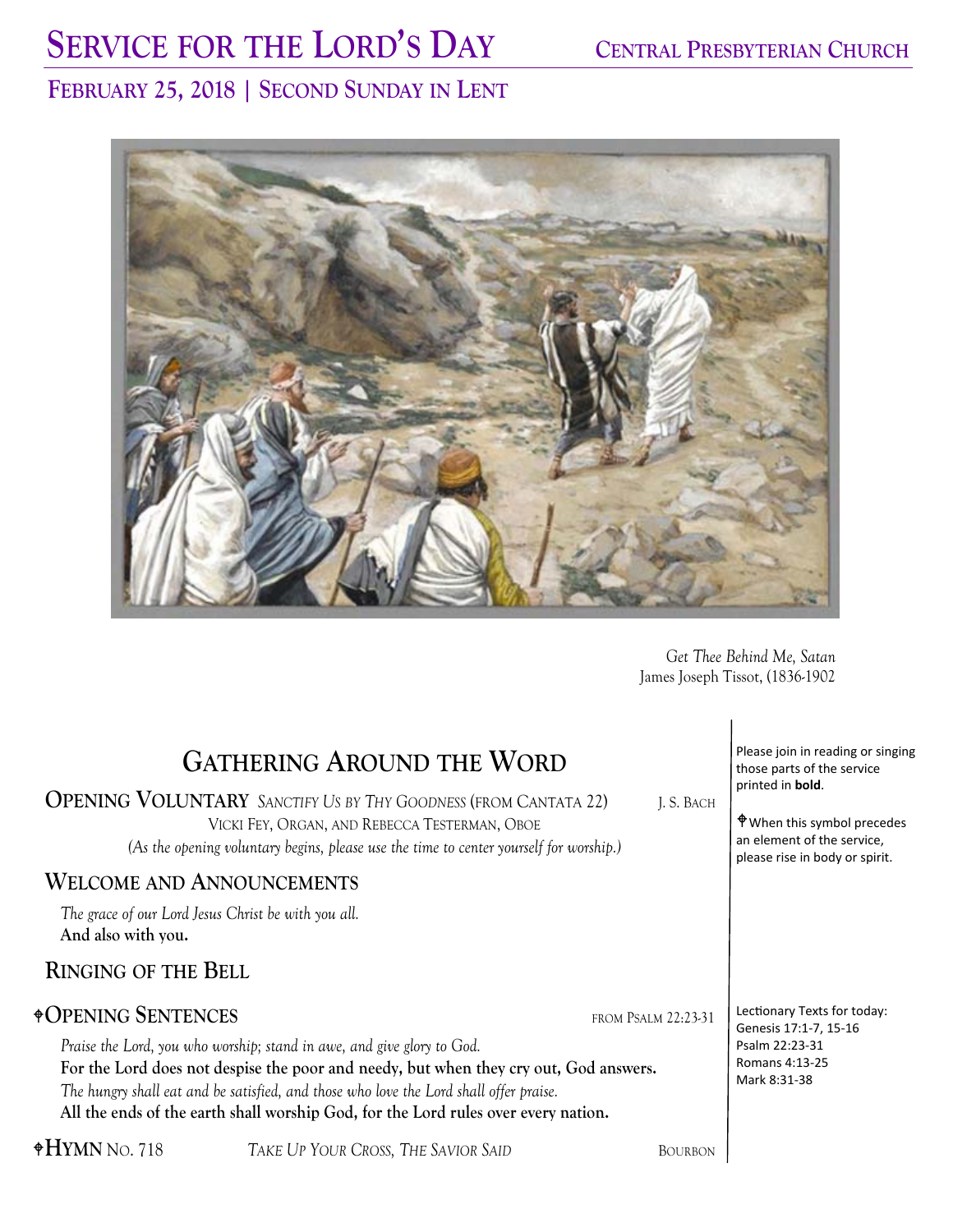#### **For the younger ones among us:**

Long ago, Jesus tried to tell his disciples that it isn't easy to follow him. Being a Christian means trying to do the right thing, and sometimes that may make someone mad at us. They may want us to go along with them in telling a lie, or making fun of someone. But Jesus promised that he will always be there for us when we stand up for what is right.

### **CALL TO CONFESSION** ANNA GEORGE TRAYNHAM

#### **PRAYER OF CONFESSION**

**God of compassion, look upon us in mercy, for we have not walked in the way of Jesus. We have shied away from laying down our lives for the gospel, seeking instead to advance and defend ourselves. Our faith has wavered; we have trusted more in our own strength and understanding. In loving kindness, forgive us. Strengthen our faith by your Spirit, that we would be courageous enough to embrace the way of the cross. Enable us to trust that this way of life, proclaimed and lived by Jesus, is what serves us best and displays your glory, both now and in ages to come. . . .** 

*(Silence for personal prayer and reflection.)* 



#### **ASSURANCE OF PARDON**

#### **PASSING THE PEACE**

**RESPONSE** HYMN NO. 441, STANZA 2 NETTLETON

**All the sins I have committed, to my Savior now I bring. I bow down with tears of anguish; Christ forgives and so I sing; Jesus Christ, how much I love you! Jesus Christ, you save from sin! How I love you! Look upon me. Love me still and cleanse within.** 

# **PROCLAIMING THE WORD**

**PRAYER FOR ILLUMINATION**

**FIRST READING** GENESIS 17:1-7, 15-16 PAGE 13, OT, PEW BIBLE

**ANTHEM** *BE THOU MY VISION* JOHN RUTTER

CHANCEL CHOIR

Be thou my vision, O Lord of my heart; be all else but naught to me, save that thou art; Be thou my best thought in the day and the night, both waking and sleeping, thy presence my light. Be thou my wisdom, be thou my true word. Be thou ever with me and I with thee, Lord.

O heart of my own heart, whatever befall, still be thou my vision, O ruler of all.

Be thou my breastplate, my sword for the fight; be thou my whole armor, be thou my true might;

Be thou my soul's shelter, be thou my strong tower; O raise thou me heavenward, great power of my power.

Riches I heed not, nor vain empty praise; be thou my inheritance, now and always;

Be thou and thou only the first in my heart; O sovereign of heaven, my treasure thou art.

High King of heaven, thou heaven's bright sun, O grant me its joys after victory is won;

Great heart of my own heart, whatever befall, still be thou my vision, O ruler of all.

**SECOND READING** MARK 8:31-38 PAGE 41, NT, PEW BIBLE

**SERMON** *FALLING UPWARDS: THE PREQUEL* **DAVID COZAD** 

**SILENCE AND STILLNESS**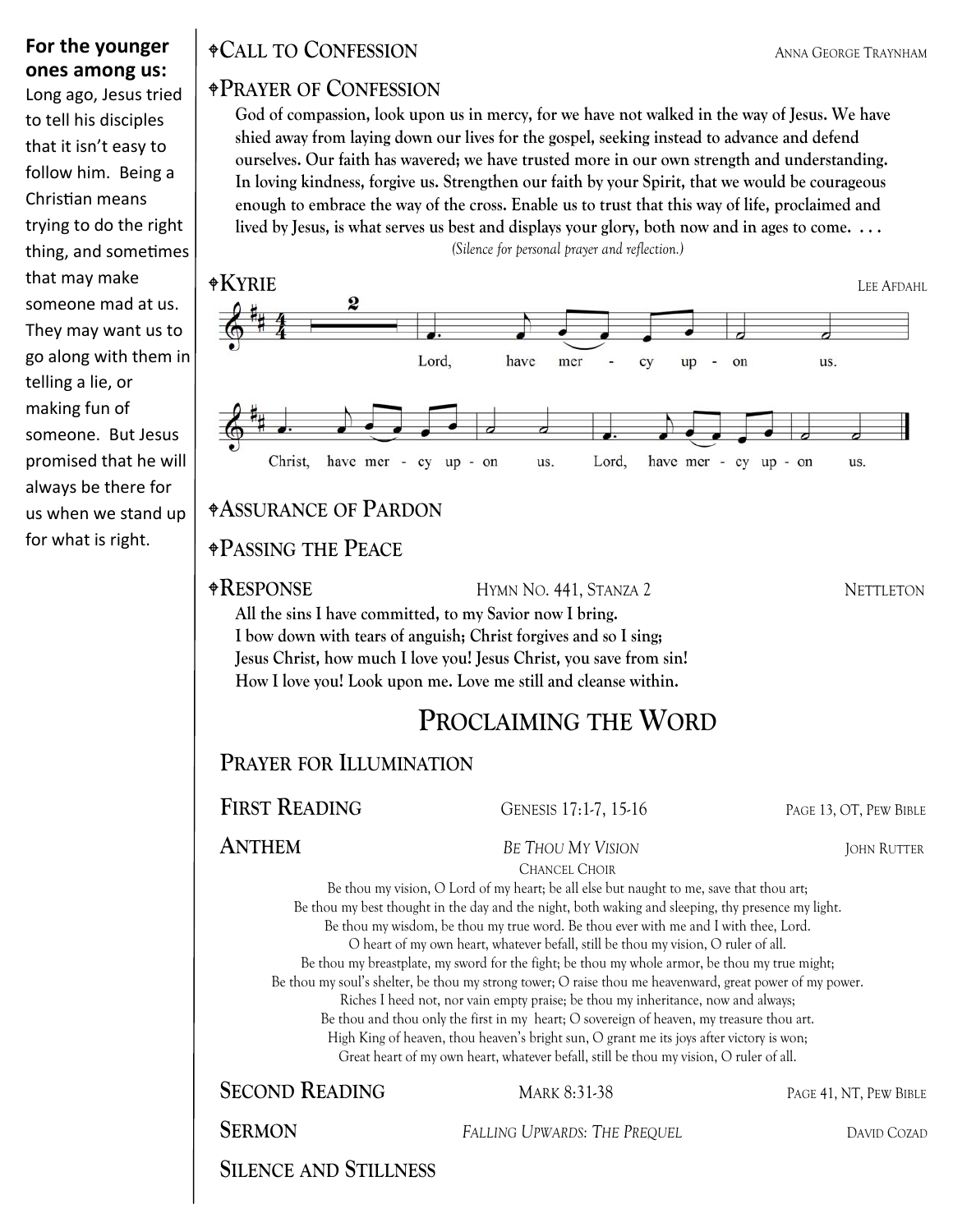# **RESPONDING TO THE WORD**

#### **HYMN** NO. 320 *THE CHURCH OF CHRIST IN EVERY AGE* WAREHAM

#### **AFFIRMATION OF FAITH** FROM A DECLARATION OF FAITH

**We believe Christ gives us and demands of us and the manufacture of the MICHELLE HWANG lives in pilgrimage toward God's kingdom. Like Christ we may enjoy on our journey all that sustains life and makes it pleasant and beautiful. No more than Christ are we spared the darkness, ambiguity, and threat of life in the world. We are in the world, but not of the world. Our confidence and hope for ourselves and other people do not rest in the powers and achievements of this world, but in the coming and hidden presence of God's kingdom. Christ calls each of us to a life appropriate to that kingdom: to serve as he has served us; to take up our cross, risking the consequences of faithful discipleship; to walk by faith, not by sight, to hope for what we have not seen.** 

#### **PRAYERS OF THE PEOPLE AND THE LORD'S PRAYER**

#### **OFFERTORY SENTENCE**

*(Please sign the Friendship Pad found at one end of your pew, and pass it along.)*

**MUSIC AT THE OFFERTORY** *JESUS, LOVER OF MY SOUL* ARR. HART MORRIS GENEVA HANDBELL CHOIR AND REBECCA TESTERMAN, OBOE

#### **AT THE PRESENTATION** OLD HUNDREDTH

**Praise God, from whom all blessings flow; Praise God all creatures here below. Praise God above, ye heavenly host; Creator, Christ and Holy Ghost.** 

#### **PRAYER OF THANKSGIVING AND DEDICATION**

# **BEARING AND FOLLOWING THE WORD INTO THE WORLD**

**HYMN** NO. 726 *WILL YOU COME AND FOLLOW ME* KELVINGROVE

#### **CHARGE AND BENEDICTION**

**CONGREGATIONAL RESPONSE** HYMN NO. 543, STANZA 2 GREEN TYLER **Bind to myself the name of Holy; great cloud of witnesses enfold; Prophets, apostles, angels witness. O Christ surround me; O Christ, surround me.** 

**CLOSING VOLUNTARY** TAKE UP YOUR CROSS, THE SAVIOR SAID EDWIN T. CHILDS

represent your prayer concerns. By Easter the tree will have "bloomed" with a visible, tangible manifestation of our congregation's prayers. Let us lift up our hearts together in prayer! **Color key for the ribbons** PINK ‐ Praise and Adoration RED ‐ Courage YELLOW‐ Thanksgiving

SILVER – Wholeness & Healing LIGHT GREEN – Confession and Forgiveness TURQUOISE ‐ Strength WHITE – Peace PURPLE ‐ Wisdom and Discernment

#### $T$ **HE LORD'S PRAYER**

Our Father, who art in heaven, hallowed be thy name. Thy kingdom come, thy will be done, on earth as it is in heaven. Give us this day our daily bread; and forgive us our debts, as we forgive our debtors; and lead us not into temptation, but deliver us from evil. For thine is the kingdom, and the power, and the glory, forever. Amen.

During the offering, take a minute to sign the friendship pads found in each pew. If you are visiting with us, please leave your contact information so that we can reach out to you! Newcomers and regulars alike can see who is sitting around them and greet each other by name. By signing in, you help us build stronger community connections at Central.

#### **Lenten Prayer Tree** During the Lenten season,

we are placing two Prayer Trees in the Sanctuary. During the Prayers of the People each Sunday, you are invited to go to the trees to tie a colored prayer ribbon on a branch to